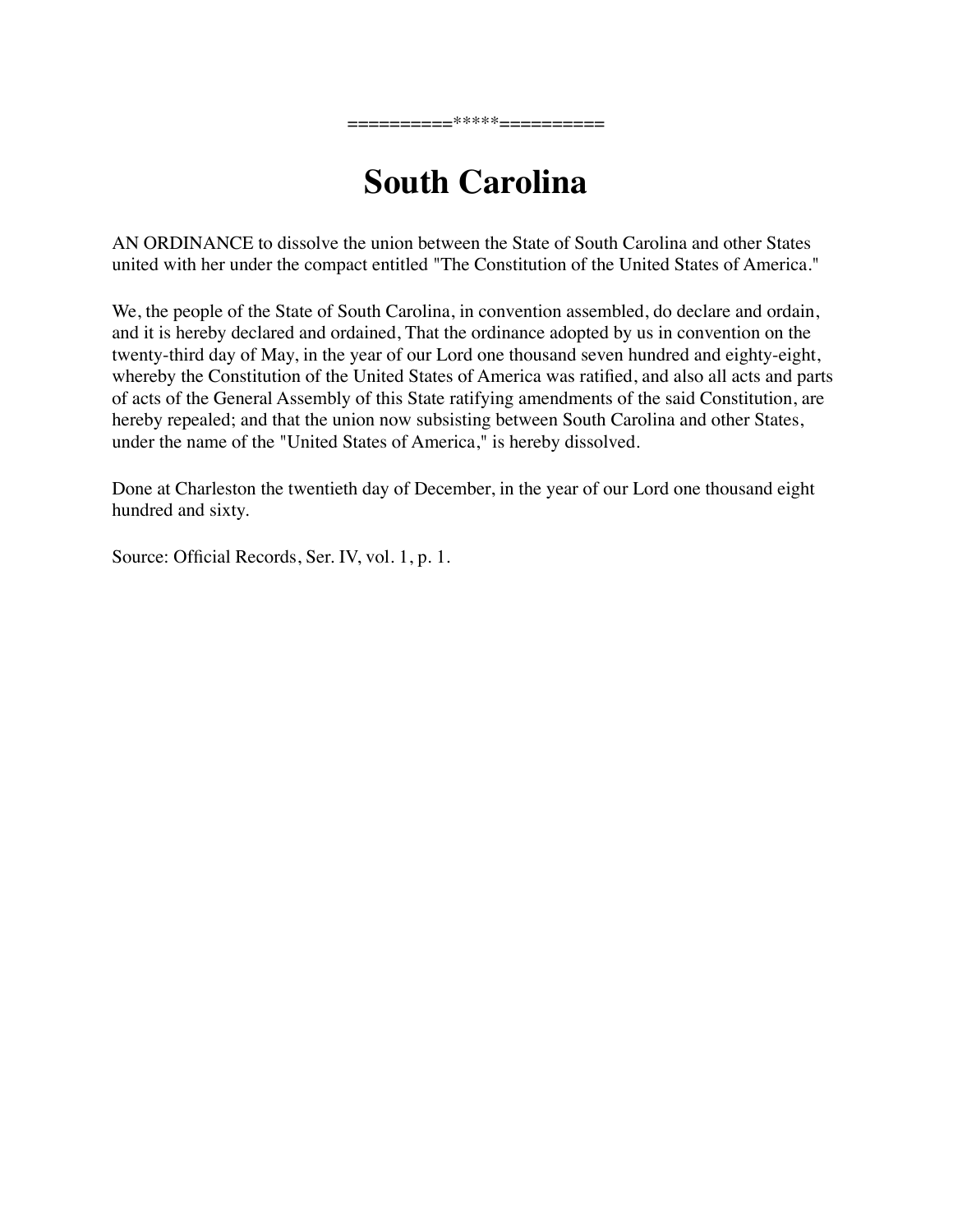==========\*\*\*\*\*==========

AN ORDINANCE to dissolve the union between the State of Mississippi and other States united with her under the compact entitled "The Constitution of the United States of America."

The people of the State of Mississippi, in convention assembled, do ordain and declare, and it is hereby ordained and declared, as follows, to wit:

Section 1. That all the laws and ordinances by which the said State of Mississippi became a member of the Federal Union of the United States of America be, and the same are hereby, repealed, and that all obligations on the part of the said State or the people thereof to observe the same be withdrawn, and that the said State doth hereby resume all the rights, functions, and powers which by any of said laws or ordinances were conveyed to the Government of the said United States, and is absolved from all the obligations, restraints, and duties incurred to the said Federal Union, and shall from henceforth be a free, sovereign, and independent State.

Sec. 2. That so much of the first section of the seventh article of the constitution of this State as requires members of the Legislature and all officers, executive and judicial, to take an oath or affirmation to support the Constitution of the United States be, and the same is hereby, abrogated and annulled.

Sec. 3. That all rights acquired and vested under the Constitution of the United States, or under any act of Congress passed, or treaty made, in pursuance thereof, or under any law of this State, and not incompatible with this ordinance, shall remain in force and have the same effect as if this ordinance had not been passed.

Sec. 4. That the people of the State of Mississippi hereby consent to form a federal union with such of the States as may have seceded or may secede from the Union of the United States of America, upon the basis of the present Constitution of the said United States, except such parts thereof as embrace other portions than such seceding States.

Thus ordained and declared in convention the 9th day of January, in the year of our Lord 1861.

Source: Official Records, Ser. IV, vol. 1, p. 42.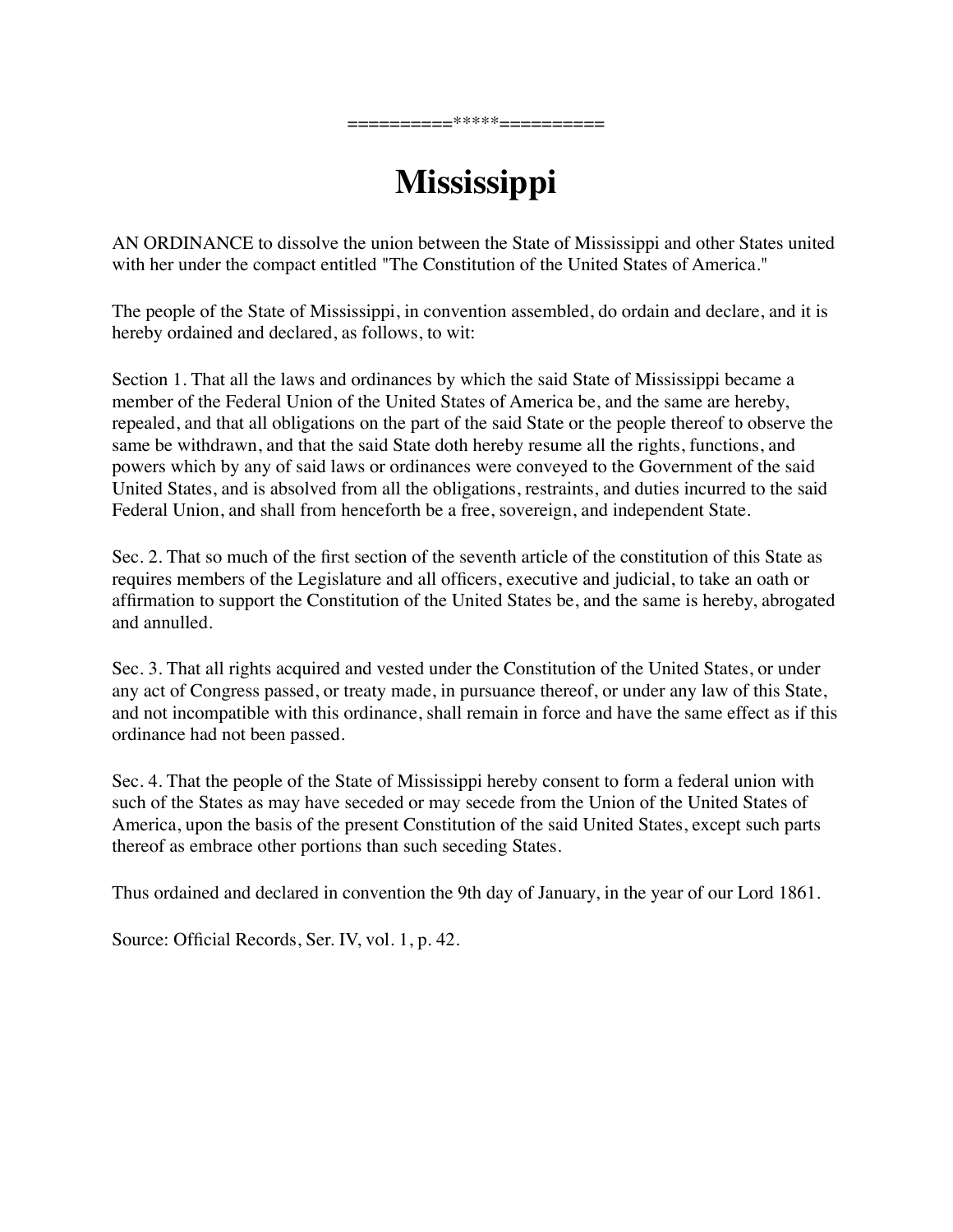# **Florida**

==========\*\*\*\*\*==========

#### ORDINANCE OF SECESSION

We, the people of the State of Florida, in convention assembled, do solemnly ordain, publish, and declare, That the State of Florida hereby withdraws herself from the confederacy of States existing under the name of the United States of America and from the existing Government of the said States; and that all political connection between her and the Government of said States ought to be, and the same is hereby, totally annulled, and said Union of States dissolved; and the State of Florida is hereby declared a sovereign and independent nation; and that all ordinances heretofore adopted, in so far as they create or recognize said Union, are rescinded; and all laws or parts of laws in force in this State, in so far as they recognize or assent to said Union, be, and they are hereby, repealed.

Source: Official Records, Ser. IV, vol. 1, p. 54.

[Passed Jan. 10, 1861]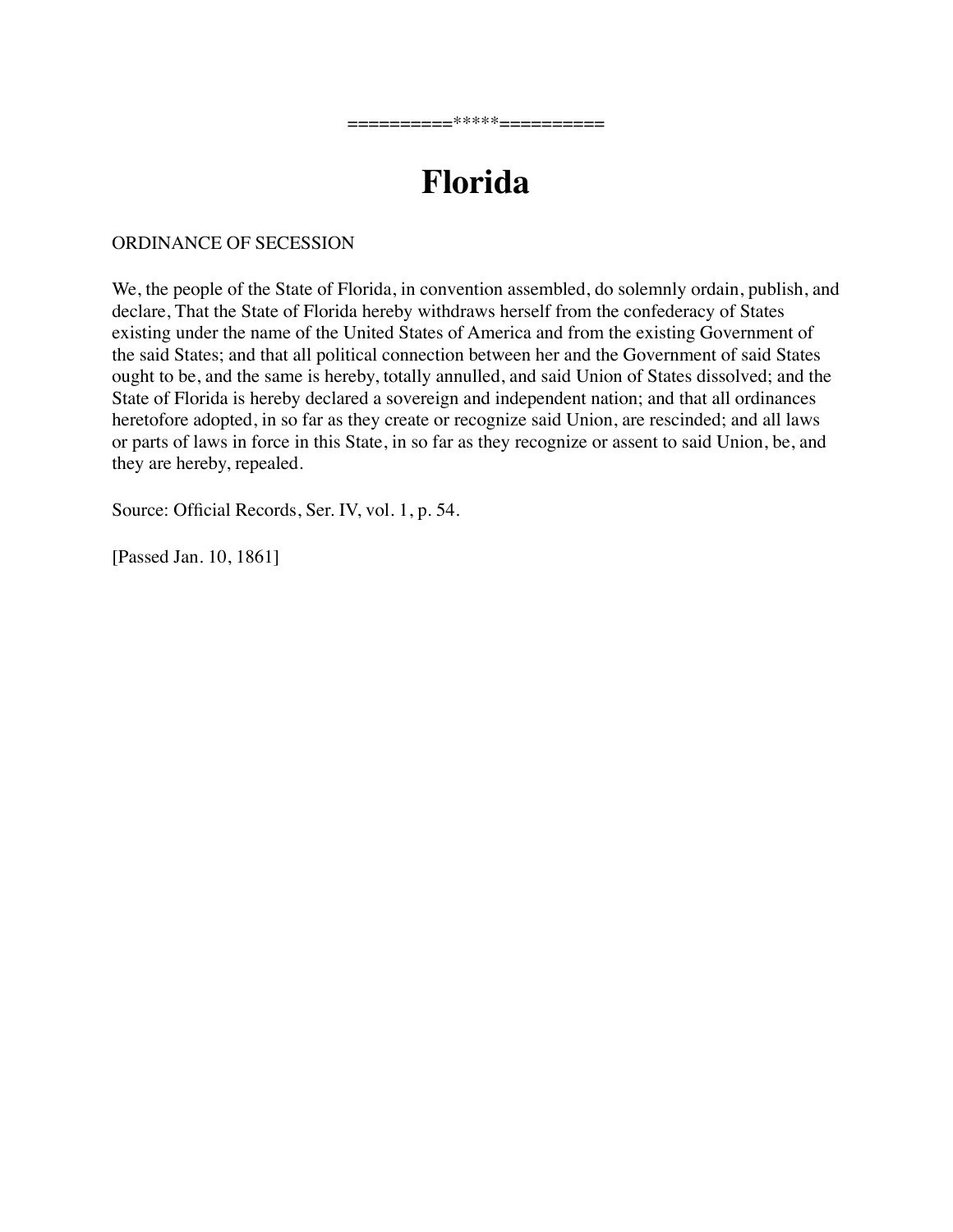===========\*\*\*\*\*<sub>===========</sub>

An Ordinance to dissolve the union between the State of Alabama and the other States united under the compact styled "The Constitution of the United States of America"

Whereas, the election of Abraham Lincoln and Hannibal Hamlin to the offices of president and vice-president of the United States of America, by a sectional party, avowedly hostile to the domestic institutions and to the peace and security of the people of the State of Alabama, preceded by many and dangerous infractions of the constitution of the United States by many of the States and people of the Northern section, is a political wrong of so insulting and manacing a character as to justify the people of the State of Alabama in the adoption of prompt and decided measures for their future peace and security, therefore:

Be it declared and ordained by the people of the State of Alabama, in Convention assembled, That the State of Alabama now withdraws, and is hereby withdrawn from the Union known as "the United States of America," and henceforth ceases to be one of said United States, and is, and of right ought to be a Sovereign and Independent State.

Sec 2. Be it further declared and ordained by the people of the State of Alabama in Convention assembled, That all powers over the Territory of said State, and over the people thereof, heretofore delegated to the Government of the United States of America, be and they are hereby withdrawn from said Government, and are hereby resumed and vested in the people of the State of Alabama.

And as it is the desire and purpose of the people of Alabama to meet the slaveholding States of the South, who may approve such purpose, in order to frame a provisional as well as permanent Government upon the principles of the Constitution of the United States,

Be it resolved by the people of Alabama in Convention assembled, That the people of the States of Delaware, Maryland, Virginia, North Carolina, South Carolina, Florida, Georgia, Mississippi, Louisiana, Texas, Arkansas, Tennessee, Kentucky and Missouri, be and are hereby invited to meet the people of the State of Alabama, by their Delegates, in Convention, on the 4th day of February, A.D., 1861, at the city of Montgomery, in the State of Alabama, for the purpose of consulting with each other as to the most effectual mode of securing concerted and harmonious action in whatever measures may be deemed most desirable for our common peace and security.

And be it further resolved, That the President of this Convention, be and is hereby instructed to transmit forthwith a copy of the foregoing Preamble, Ordinance, and Resolutions to the Governors of the several States named in said resolutions.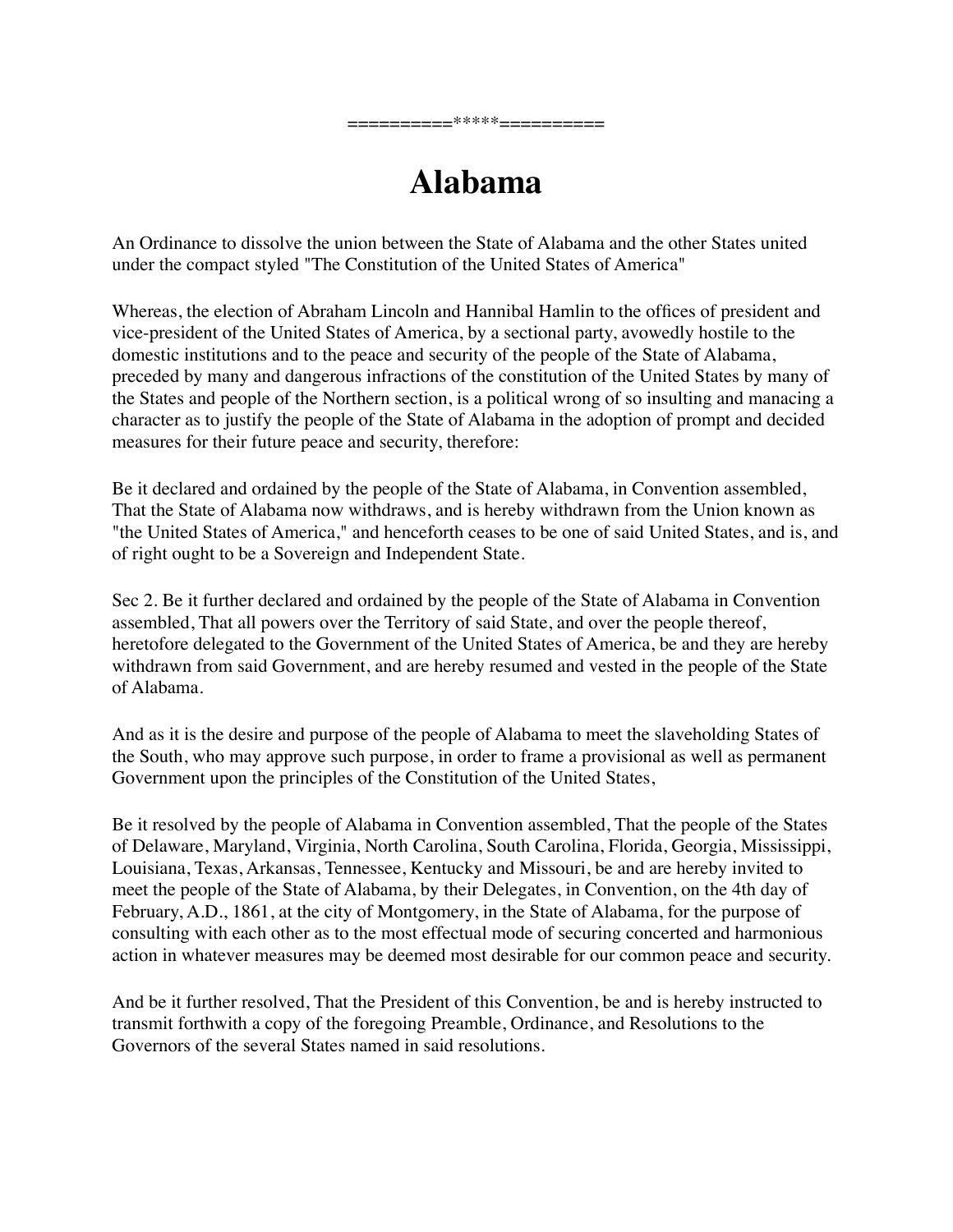Done by the people of the State of Alabama, in Convention assembled, at Montgomery, on this the eleventh day of January, A.D. 1861.

Source: Official Records, Ser. IV, vol. 1, pp. 43-44.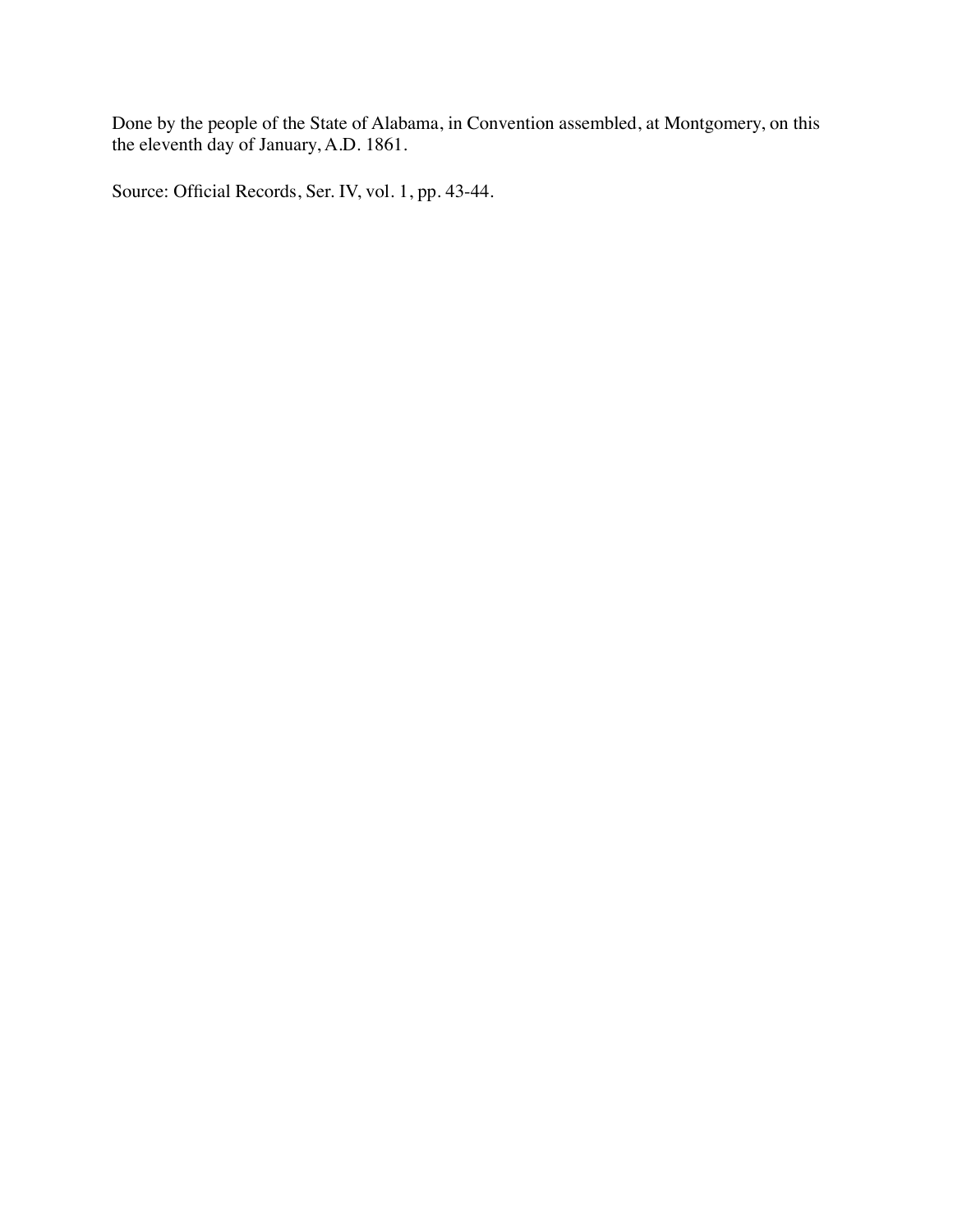==========\*\*\*\*\*==========

We the people of the State of Georgia in Convention assembled do declare and ordain and it is hereby declared and ordained that the ordinance adopted by the State of Georgia in convention on the 2nd day of Jany. in the year of our Lord seventeen hundred and eighty-eight, whereby the constitution of the United States of America was assented to, ratified and adopted, and also all acts and parts of acts of the general assembly of this State, ratifying and adopting amendments to said constitution, are hereby repealed, rescinded and abrogated.

We do further declare and ordain that the union now existing between the State of Georgia and other States under the name of the United States of America is hereby dissolved, and that the State of Georgia is in full possession and exercise of all those rights of sovereignty which belong and appertain to a free and independent State.

Passed January 19, 1861.

Source: Official Records, Ser. IV, vol. 1, p. 70.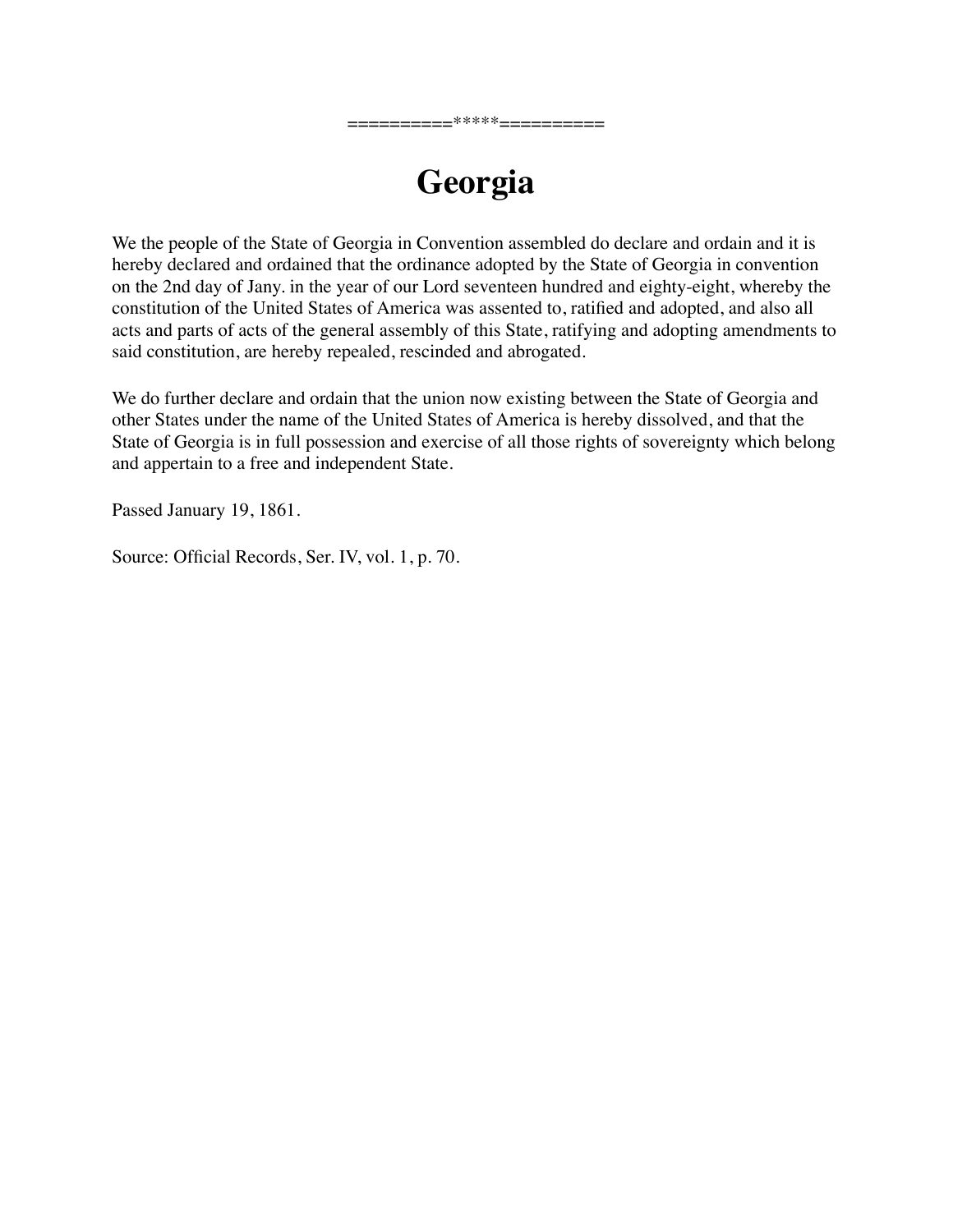#### **Louisiana**

AN ORDINANCE to dissolve the union between the State of Louisiana and other States united with her under the compact entitled "The Constitution of the United States of America."

We, the people of the State of Louisiana, in convention assembled, do declare and ordain, and it is hereby declared and ordained, That the ordinance passed by us in convention on the 22d day of November, in the year eighteen hundred and eleven, whereby the Constitution of the United States of America and the amendments of the said Constitution were adopted, and all laws and ordinances by which the State of Louisiana became a member of the Federal Union, be, and the same are hereby, repealed and abrogated; and that the union now subsisting between Louisiana and other States under the name of "The United States of America" is hereby dissolved.

We do further declare and ordain, That the State of Louisiana hereby resumes all rights and powers heretofore delegated to the Government of the United States of America; that her citizens are absolved from all allegiance to said Government; and that she is in full possession and exercise of all those rights of sovereignty which appertain to a free and independent State.

We do further declare and ordain, That all rights acquired and vested under the Constitution of the United States, or any act of Congress, or treaty, or under any law of this State, and not incompatible with this ordinance, shall remain in force and have the same effect as if this ordinance had not been passed.

Adopted in convention at Baton Rouge this 26th day of January, 1861.

Source: Official Records, Ser. IV, vol. 1, p. 80.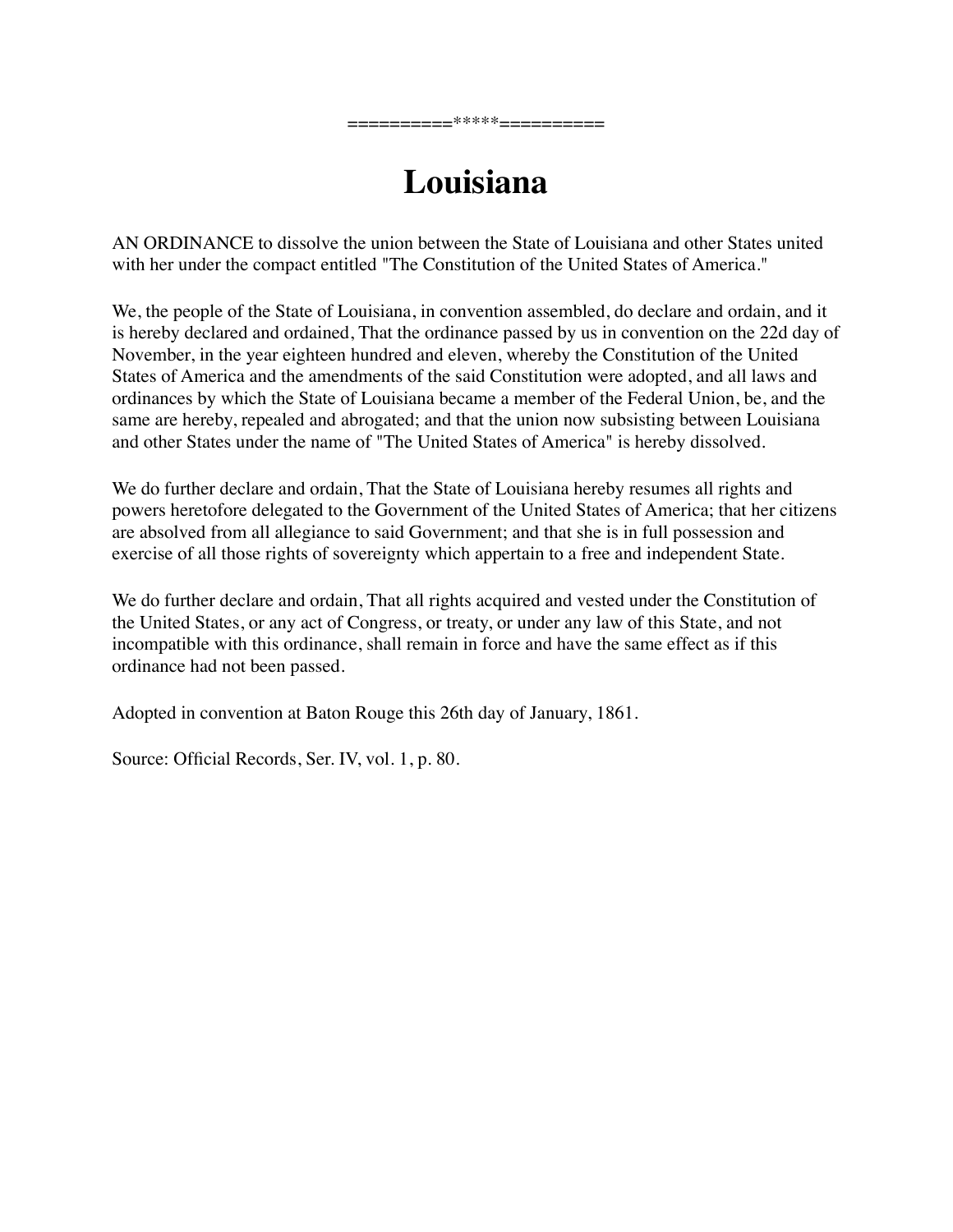# **Texas**

===========\*\*\*\*\*<sub>===========</sub>

#### AN ORDINANCE

To dissolve the Union between the State of Texas and the other States united under the Compact styled "the Constitution of the United States of America."

WHEREAS, The Federal Government has failed to accomplish the purposes of the compact of union between these States, in giving protection either to the persons of our people upon an exposed frontier, or to the property of our citizens, and

WHEREAS, the action of the Northern States of the Union is violative of the compact between the States and the guarantees of the Constitution; and,

WHEREAS, The recent developments in Federal affairs make it evident that the power of the Federal Government is sought to be made a weapon with which to strike down the interests and property of the people of Texas, and her sister slave-holding States, instead of permitting it to be, as was intended, our shield against outrage and aggression; THEREFORE,

SECTION 1.-- We, the people of the State of Texas, by delegates in convention assembled, do declare and ordain that the ordinance adopted by our convention of delegates on the 4th day of July, A.D. 1845, and afterwards ratified by us, under which the Republic of Texas was admitted into the Union with other States, and became a party to the compact styled "The Constitution of the United States of America," be, and is hereby, repealed and annulled; that all the powers which, by the said compact, were delegated by Texas to the Federal Government are revoked and resumed; that Texas is of right absolved from all restraints and obligations incurred by said compact, and is a separate sovereign State, and that her citizens and people are absolved from all allegiance to the United States or the government thereof.

SEC. 2. This ordinance shall be submitted to the people of Texas for their ratification or rejection, by the qualified voters, on the 23rd day of February, 1861, and unless rejected by a majority of the votes cast, shall take effect and be in force on and after the 2d day of March, A.D. 1861. PROVIDED, that in the Representative District of El Paso said election may be held on the 18th day of February, 1861.

Done by the people of the State of Texas, in convention assembled, at Austin, this 1st day of February, A.D. 1861.

[Ratified Feb. 23, 1861 by a vote of 46,153 for and 14,747 against]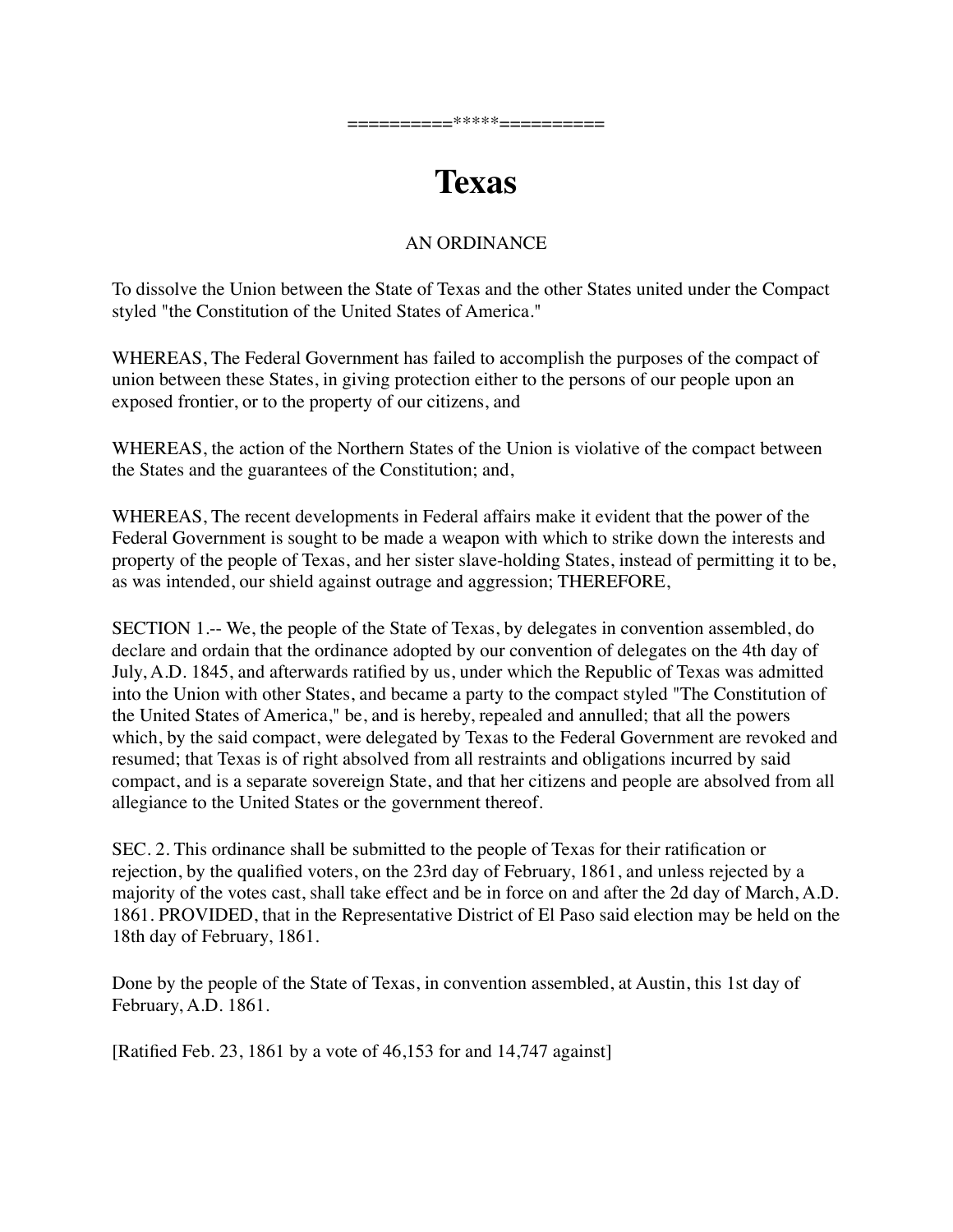===========<sup>\*\*\*\*\*</sup>===========

AN ORDINANCE to repeal the ratification of the Constitution of the United State of America by the State of Virginia, and to resume all the rights and powers granted under said Constitution.

The people of Virginia in their ratification of the Constitution of the United States of America, adopted by them in convention on the twenty-fifth day of June, in the year of our Lord one thousand seven hundred and eighty-eight, having declared that the powers granted under said Constitition were derived from the people of the United States and might be resumed whensoever the same should be perverted to their injury and oppression, and the Federal Government having perverted said powers not only to the injury of the people of Virginia, but to the oppression of the Southern slave-holding States:

Now, therefore, we, the people of Virginia, do declare and ordain, That the ordinance adopted by the people of this State in convention on the twenty-fifth day of June, in the year of our Lord one thousand seven hundred and eighty-eight, whereby the Constitution of the United States of America was ratified, and all acts of the General Assembly of this State ratifying and adopting amendments to said Constitution, are hereby repealed and abrogated; that the union between the State of Virginia and the other States under the Constitution aforesaid is hereby dissolved, and that the State of Virginia is in the full possession and exercise of all the rights of sovereignty which belong and appertain to a free and independent State.

And they do further declare, That said Constitution of the United States of America is no longer binding on any of the citizens of this State.

This ordinance shall take effect and be an act of this day, when ratified by a majority of the voter of the people of this State cast at a poll to be taken thereon on the fourth Thursday in May next, in pursuance of a schedule hereafter to be enacted.

Adopted by the convention of Virginia April 17,1861.

Source: Official Records, Ser. IV, vol. 1, p. 223.

[ratified by a vote of 132,201 to 37,451 on May 23, 1861]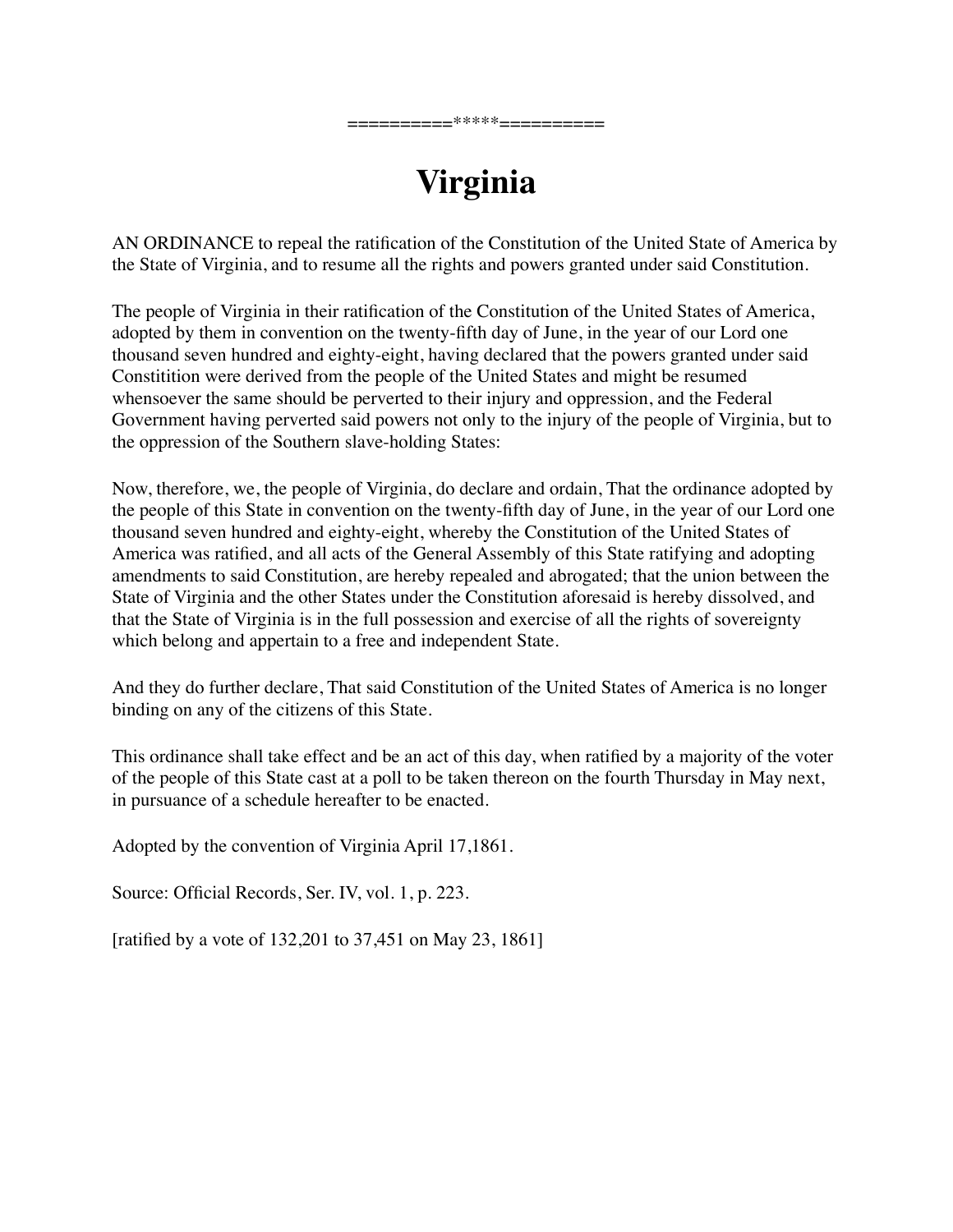#### **Arkansas**

AN ORDINANCE to dissolve the union now existing between the State of Arkansas and the other States united with her under the compact entitled "The Constitution of the United States of America."

Whereas, in addition to the well-founded causes of complaint set forth by this convention, in resolutions adopted on the 11th of March, A.D. 1861, against the sectional party now in power in Washington City, headed by Abraham Lincoln, he has, in the face of resolutions passed by this convention pledging the State of Arkansas to resist to the last extremity any attempt on the part of such power to coerce any State that had seceded from the old Union, proclaimed to the world that war should be waged against such States until they should be compelled to submit to their rule, and large forces to accomplish this have by this same power been called out, and are now being marshaled to carry out this inhuman design; and to longer submit to such rule, or remain in the old Union of the United States, would be disgraceful and ruinous to the State of Arkansas:

Therefore we, the people of the State of Arkansas, in convention assembled, do hereby declare and ordain, and it is hereby declared and ordained, That the "ordinance and acceptance of compact" passed and approved by the General Assembly of the State of Arkansas on the 18th day of October, A.D. 1836, whereby it was by said General Assembly ordained that by virtue of the authority vested in said General Assembly by the provisions of the ordinance adopted by the convention of delegates assembled at Little Rock for the purpose of forming a constitution and system of government for said State, the propositions set forth in "An act supplementary to an act entitled `An act for the admission of the State of Arkansas into the Union, and to provide for the due execution of the laws of the United States within the same, and for other purposes,'" were freely accepted, ratified, and irrevocably confirmed, articles of compact and union between the State of Arkansas and the United States, and all other laws and every other law and ordinance, whereby the State of Arkansas became a member of the Federal Union, be, and the same are hereby, in all respects and for every purpose herewith consistent, repealed, abrogated, and fully set aside; and the union now subsisting between the State of Arkansas and the other States, under the name of the United States of America, is hereby forever dissolved.

And we do further hereby declare and ordain, That the State of Arkansas hereby resumes to herself all rights and powers heretofore delegated to the Government of the United States of America; that her citizens are absolved from all allegiance to said Government of the United States, and that she is in full possession and exercise of all the rights and sovereignty which appertain to a free and independent State.

We do further ordain and declare, That all rights acquired and vested under the Constitution of the United States of America, or of any act or acts of Congress, or treaty, or under any law of this State, and not incompatible with this ordinance, shall remain in full force and effect, in nowise altered or impaired, and have the same effect as if this ordinance had not been passed.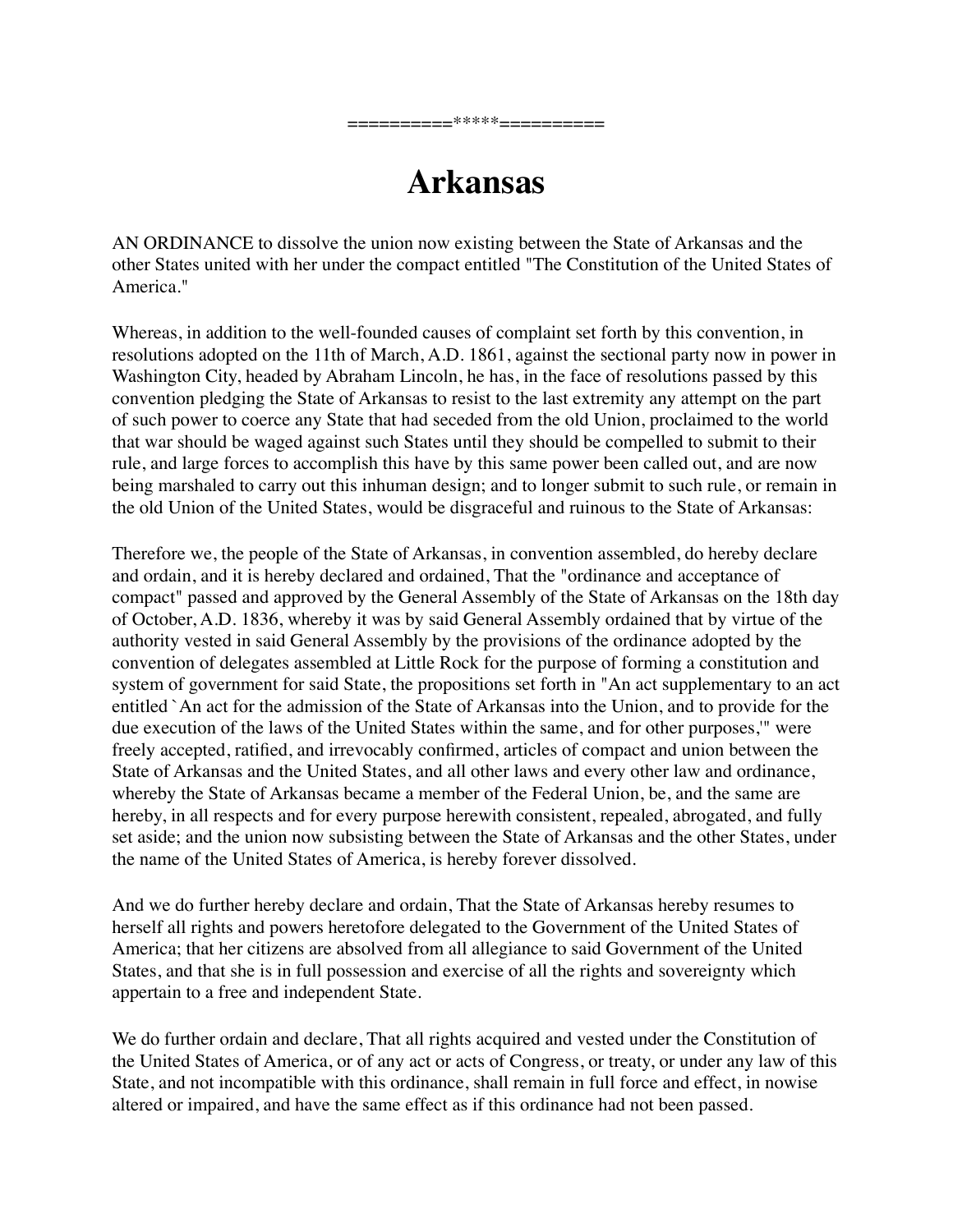Adopted and passed in open convention on the 6th day of May, A.D. 1861.

Source: Official Records, Ser. IV, vol. 1, pp. 287-88.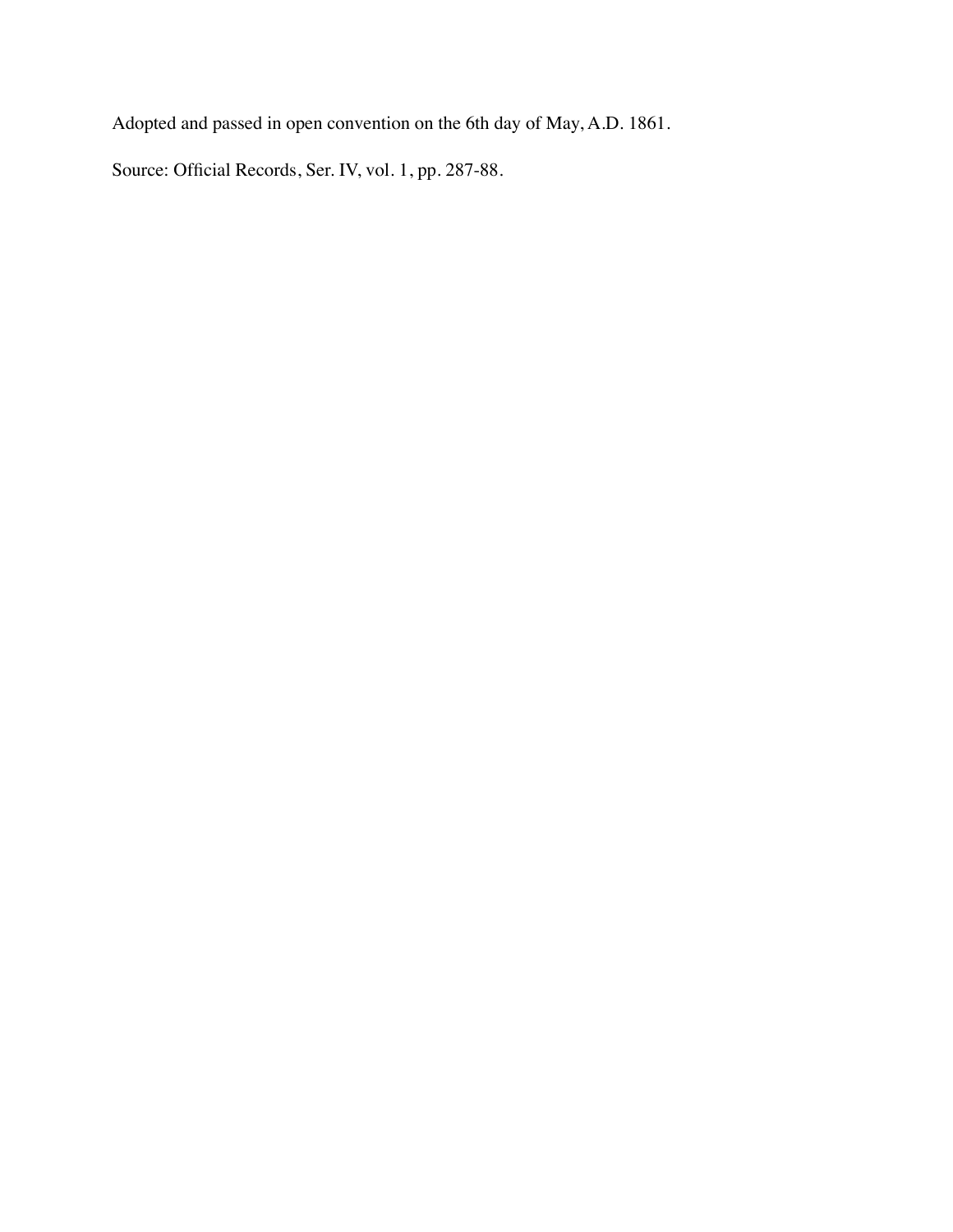===========<sup>\*\*\*\*\*</sup>===========

AN ORDINANCE to dissolve the union between the State of North Carolina and the other States united with her, under the compact of government entitled "The Constitution of the United States."

We, the people of the State of North Carolina in convention assembled, do declare and ordain, and it is hereby declared and ordained, That the ordinance adopted by the State of North Carolina in the convention of 1789, whereby the Constitution of the United States was ratified and adopted, and also all acts and parts of acts of the General Assembly ratifying and adopting amendments to the said Constitution, are hereby repealed, rescinded, and abrogated.

We do further declare and ordain, That the union now subsisting between the State of North Carolina and the other States, under the title of the United States of America, is hereby dissolved, and that the State of North Carolina is in full possession and exercise of all those rights of sovereignty which belong and appertain to a free and independent State.

Done in convention at the city of Raleigh, this the 20th day of May, in the year of our Lord 1861, and in the eighty-fifth year of the independence of said State.

Source: Official Records, Ser. IV, vol. 1, pp. 335-336.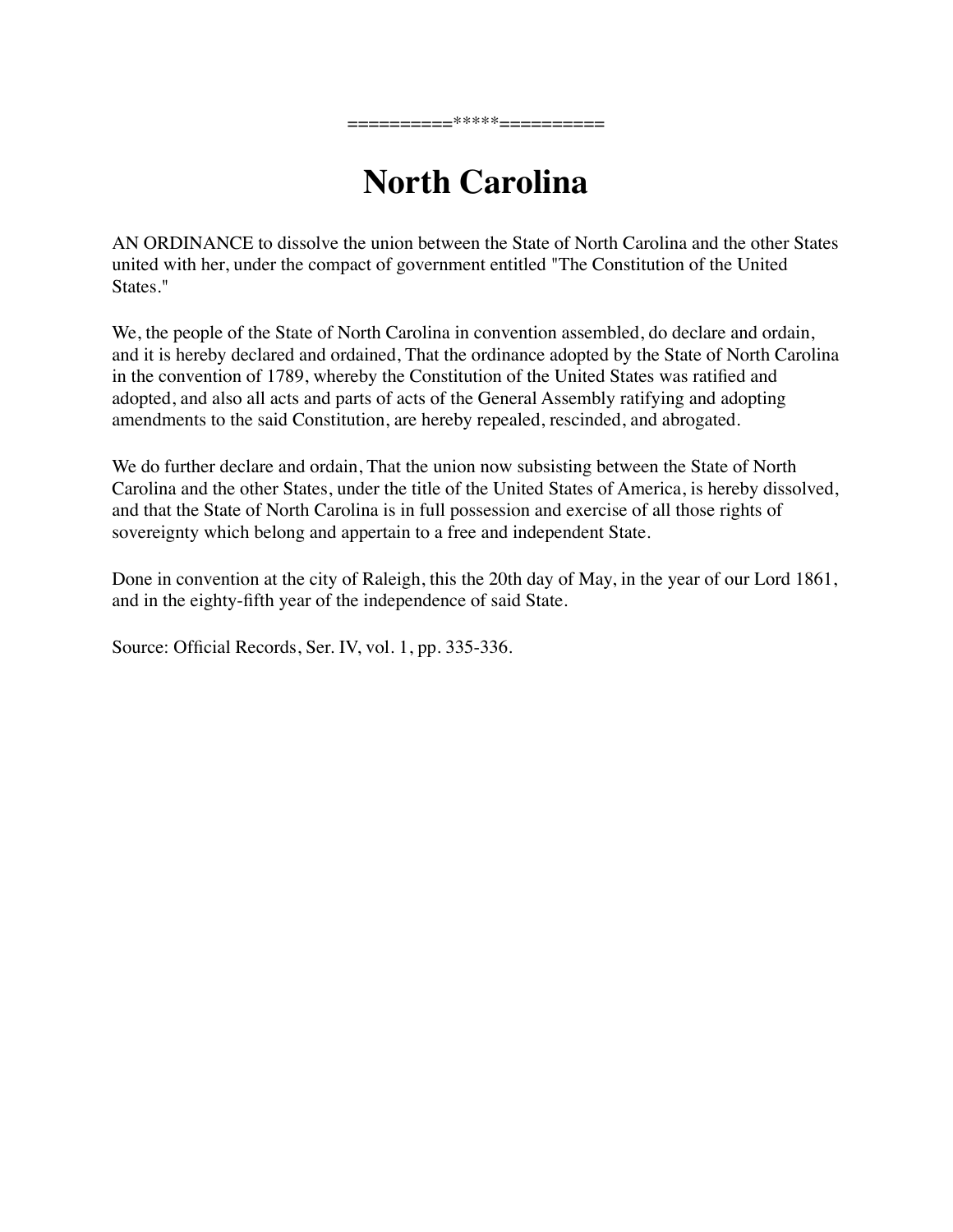:==========<sup>\*\*\*\*\*</sup>===========

DECLARATION OF INDEPENDENCE AND ORDINANCE dissolving the federal relations between the State of Tennessee and the United States of America.

First. We, the people of the State of Tennessee, waiving any expression of opinion as to the abstract doctrine of secession, but asserting the right, as a free and independent people, to alter, reform, or abolish our form of government in such manner as we think proper, do ordain and declare that all the laws and ordinances by which the State of Tennessee became a member of the Federal Union of the United States of America are hereby abrogated and annulled, and that all the rights, functions, and powers which by any of said laws and ordinances were conveyed to the Government of the United States, and to absolve ourselves from all the obligations, restraints, and duties incurred thereto; and do hereby henceforth become a free, sovereign, and independent State.

Second. We furthermore declare and ordain that article 10, sections 1 and 2, of the constitution of the State of Tennessee, which requires members of the General Assembly and all officers, civil and military, to take an oath to support the Constitution of the United States be, and the same are hereby, abrogated and annulled, and all parts of the constitution of the State of Tennessee making citizenship of the United States a qualification for office and recognizing the Constitution of the United States as the supreme law of this State are in like manner abrogated and annulled.

Third. We furthermore ordain and declare that all rights acquired and vested under the Constitution of the United States, or under any act of Congress passed in pursuance thereof, or under any laws of this State, and not incompatible with this ordinance, shall remain in force and have the same effect as if this ordinance had not been passed.

Source: Official Records, Ser. IV, vol. 1, p. 290.

[Sent to referendum May 6, 1861 by the legislature, and approved by the voters by a vote of 104,471 to 47,183 on June 8, 1861.]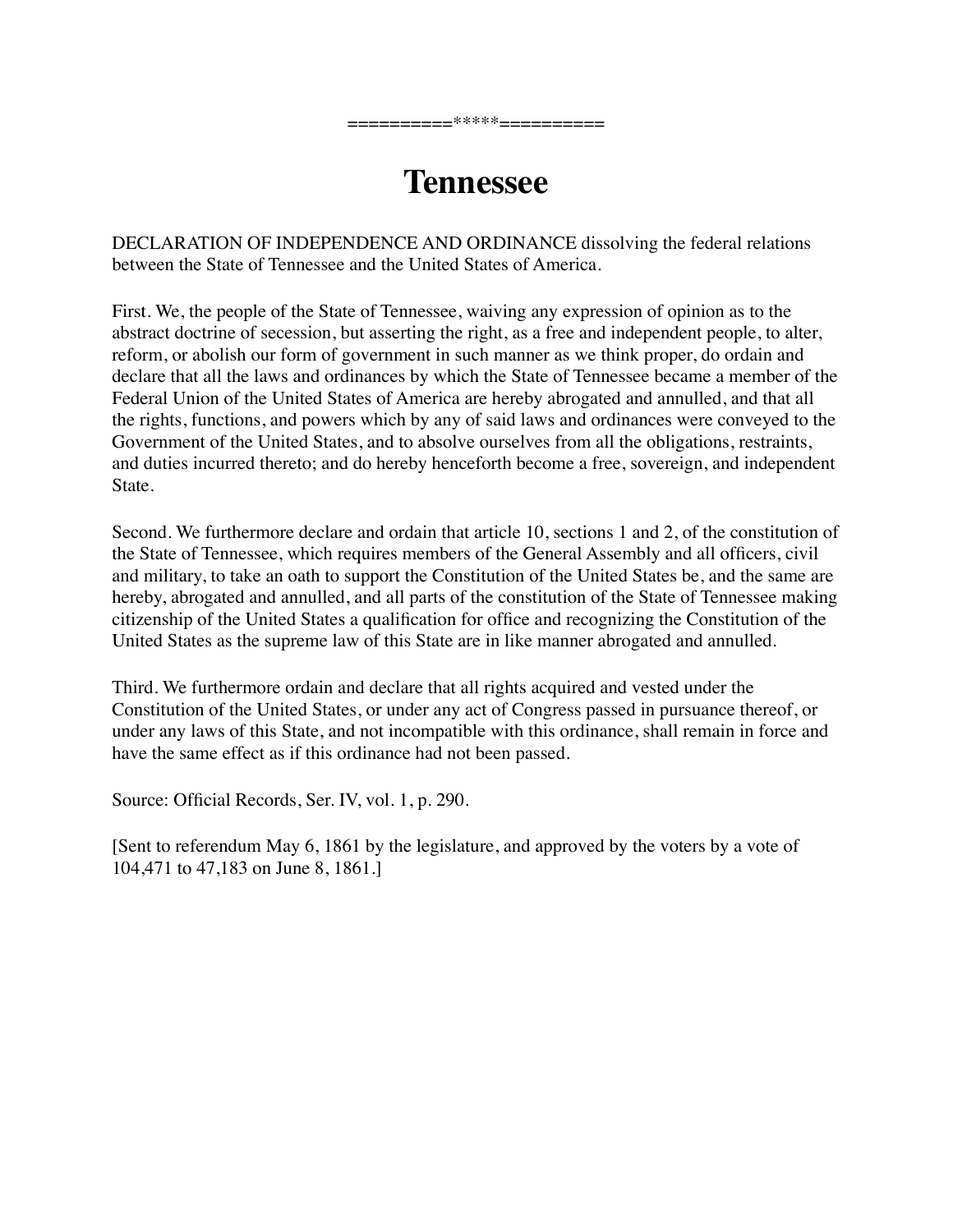==========\*\*\*\*\*==========

An act declaring the political ties heretofore existing between the State of Missouri and the United States of America dissolved.

Whereas the Government of the United States, in the possession and under the control of a sectional party, has wantonly violated the compact originally made between said Government and the State of Missouri, by invading with hostile armies the soil of the State, attacking and making prisoners the militia while legally assembled under the State laws, forcibly occupying the State capitol, and attempting through the instrumentality of domestic traitors to usurp the State government, seizing and destroying private property, and murdering with fiendish malignity peaceable citizens, men, women, and children, together with other acts of atrocity, indicating a deep-settled hostility toward the people of Missouri and their institutions; and

Whereas the present Administration of the Government of the United States has utterly ignored the Constitution, subverted the Government as constructed and intended by its makers, and established a despotic and arbitrary power instead thereof: Now, therefore,

Be it enacted by the general assembly of the State of Missouri, That all political ties of every character new existing between the Government of the United States of America and the people and government of the State of Missouri are hereby dissolved, and the State of Missouri, resuming the sovereignty granted by compact to the said United States upon admission of said State into the Federal Union, does again take its place as a free and independent republic amongst the nations of the earth.

This act to take effect and be in force from and after its passage.

Approved, October 31, 1861.

Source: Official Records, Ser. IV, vol. 1, pp. 752-53.

[This act was passed by a rump legislature called into session in Neosho, by Gov. C.F. Jackson (who had been removed from office by the State Convention)]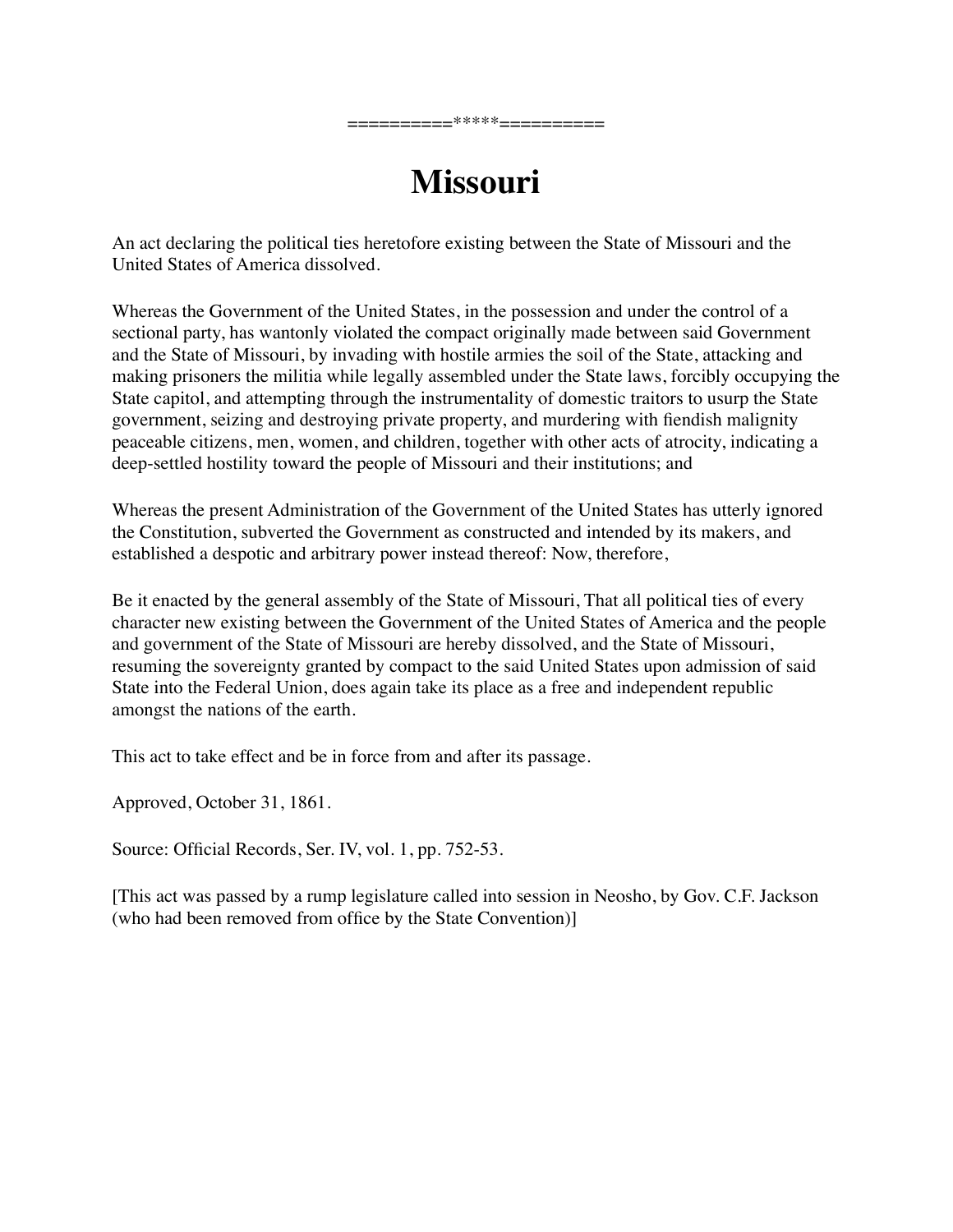==========<sup>\*\*\*\*\*</sup>===========

Whereas, the Federal Constitution, which created the Government of the United States, was declared by the framers thereof to be the supreme law of the land, and was intended to limit and did expressly limit the powers of said Government to certain general specified purposes, and did expressly reserve to the States and people all other powers whatever, and the President and Congress have treated this supreme law of the Union with contempt and usurped to themselves the power to interfere with the rights and liberties of the States and the people against the expressed provisions of the Constitution, and have thus substituted for the highest forms of national liberty and constitutional government a central despotism founded upon the ignorant prejudices of the masses of Northern society, and instead of giving protection with the Constitution to the people of fifteen States of this Union have turned loose upon them the unrestrained and raging passions of mobs and fanatics, and because we now seek to hold our liberties, our property, our homes, and our families under the protection of the reserved powers of the States, have blockaded our ports, invaded our soil, and waged war upon our people for the purpose of subjugating us to their will; and

Whereas, our honor and our duty to posterity demand that we shall not relinquish our own liberty and shall not abandon the right of our descendants and the world to the inestimable blessings of constitutional government: Therefore,

Be it ordained, That we do hereby forever sever our connection with the Government of the United States, and in the name of the people we do hereby declare Kentucky to be a free and independent State, clothed with all power to fix her own destiny and to secure her own rights and liberties.

And whereas, the majority of the Legislature of Kentucky have violated their most solemn pledges made before the election, and deceived and betrayed the people; have abandoned the position of neutrality assumed by themselves and the people, and invited into the State the organized armies of Lincoln; have abdicated the Government in favor of a military despotism which they have placed around themselves, but cannot control, and have abandoned the duty of shielding the citizen with their protection; have thrown upon our people and the State the horrors and ravages of war, instead of attempting to preserve the peace, and have voted men and money for the war waged by the North for the destruction of our constitutional rights; have violated the expressed words of the constitution by borrowing five millions of money for the support of the war without a vote of the people; have permitted the arrest and imprisonment of our citizens, and transferred the constitutional prerogatives of the Executive to a military commission of partisans; have seen the writ of habeus corpus susupended without an effort for its preservation, and permitted our people to be driven in exile from their homes; have subjected our property to confiscation and our persons to confinement in the penitentiary as felons, because we may choose to take part in a cause for civil liberty and constitutional government against a sectional majority waging war agasint the people and institutions of fifteen independent States of the old